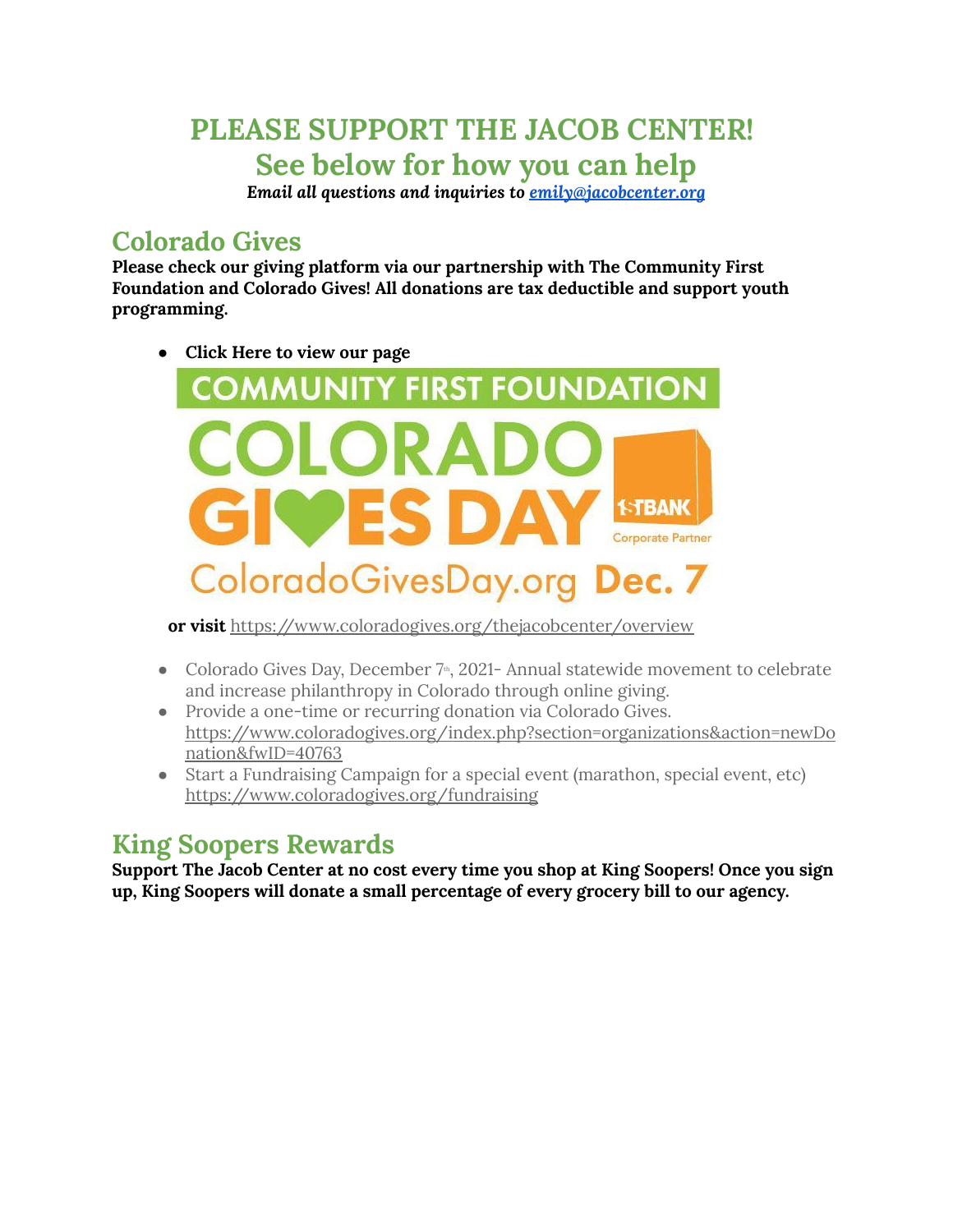

How to sign up:

- 1. Online: [http://www.kingsoopers.com/i//community/community-rewards](http://www.kingsoopers.com/i/community/community-rewards)
- 2. Click on 'Enroll Now' or Login into your existing King Soopers digital account.
- 3. Once logged in, search "The Jacob Center" and select our organization (listed as Jacob Family Services Inc, dba The Jacob Center)
- 4. And that's it! After that, swipe your King Soopers card before any store or fuel purchase and King Soopers will donate to The Jacob Center!

#### **AmazonSmile**

**Support The Jacob Center at no cost every time you shop on Amazon!**



1. If you type in the word 'smile.' before [Amazon.com](https://l.facebook.com/l.php?u=http%3A%2F%2FAmazon.com%2F%3Ffbclid%3DIwAR2Ew9etaeyADX3ROV-cxg4d7BaZ3ePh_BP_H_CnmYGa1Rn5RKAHZiEhWEI&h=AT1pYSelxrw4Xy66zvQQm-h5TBTGCcJvbt-VuE6uhNVLF87x4b42CahODk0_aDz-Uu3fHOo29QD3GpqA_MVkzLFKiHcdzVyuaFPh4iW7euwe3YdhFQcdkUhYBcFCIXZYOZPMX2c&__tn__=-UK-R&c%5B0%5D=AT1_S46uc_QaYQDxofxZosEbezS6Nr9t54sfMzxoqXhlkdpc8DI4x78pVV56PnDD7nFP5I3VCD0idwKKE50lBcpmfoSaUBYrPf5uxRStPgD3l5LcyJAF4Pv8hfm4PFJf8aVbSPd1BSJ_xzHVQmfVnotMDBSlMNe59B2t0bO0NAQB6yFodvB9udC1aayJr33cvVSUTpZM), you will be brought to the same Amazon site, but on the fundraising side!!! <http://smile.amazon.com/>

2. The first time you go to the 'Smile' side, you will be asked to choose the organization that you want to support. Search for 'The Jacob Center' and you will be able to choose our Agency! Then just use Amazon like you always have. Everything is exactly the same. (Change your bookmark so that you go to the Smile site. We only get credit if you order from the Smile side. It must say '[smile.amazon.com](https://smile.amazon.com/?fbclid=IwAR1WgkwAQaHn9GTpzCPLQ4hKkHciVlz0QxIvgfWWYyJBWYQQvl6QN2djPCc)' every time.)

3. We would be so grateful if you would share this with family and friends as well! It costs the purchaser nothing but when you use 'Smile', a portion of your purchase price will be donated to The Jacob Center and most importantly the youth and families we serve!

## **Follow and share our pages on Instagram and Facebook!**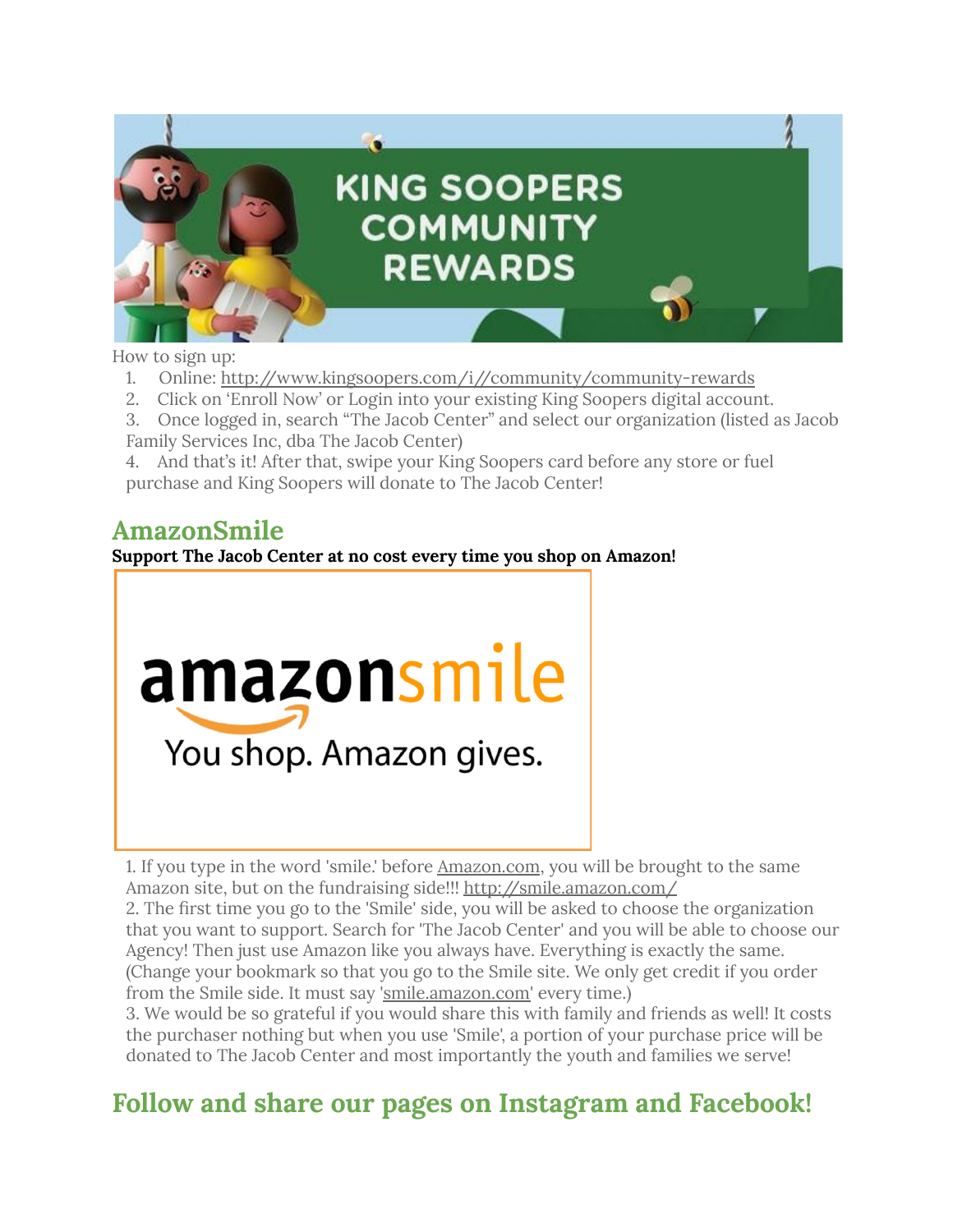

### **Donate In-Kind items**

**Make general donations of items to be equally disbursed.**



The following is a list of items commonly enjoyed or needed by these deserving children and families:

- Regulatory Items (weighted blankets, fidget toys, diffusers, swivel chairs, etc)
- Gift Cards (cards for special activities or store gift cards are welcome!)
- Art & Craft Supplies (sketch pads, drawing pencils, paints, jewelry making supplies, model building, tie dye, etc.)
- Musical Instruments (guitars, ukuleles, keyboards, etc)
- Sports Equipment (footballs, basketballs, tennis rackets, safety equipment, rollerblades, Frisbees, kick balls, volleyballs, soccer balls, bikes, etc.)

## **Sponsor Youth Participation in Programming**

**Donations will fund youth participation in programming when alternate funding is unavailable to allow for continuity of care while alternate funding resources are secured.**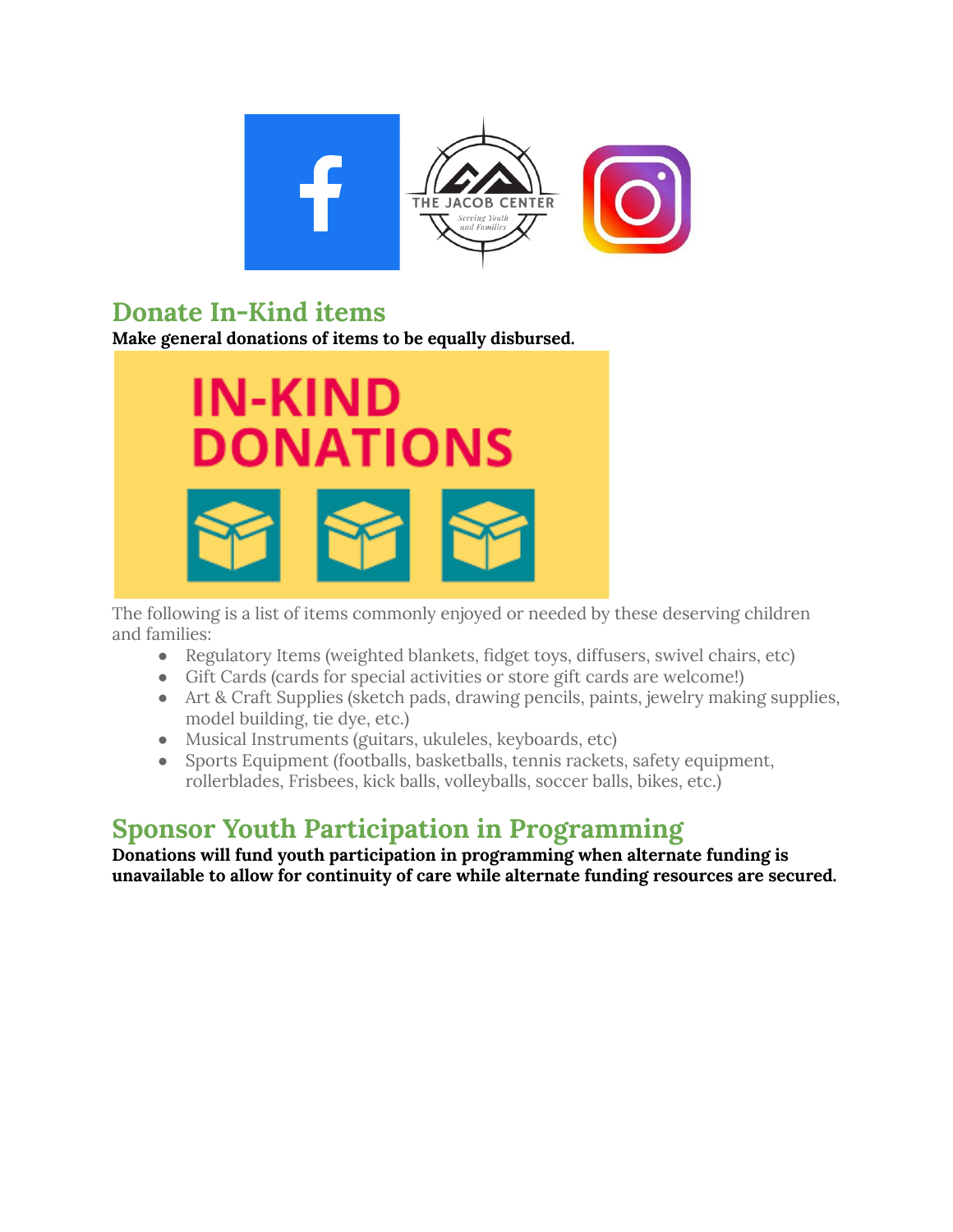

**Our Annual Holiday Gift Drive is Approaching!**

**Sponsor a Jacob Center Youth by purchasing items on their Holiday Wish List!**



Every year, The Jacob Center provides gifts to every youth in our programming and their siblings! Wish Lists are collected in the beginning of November and gifts are collected in mid December.

Contact stephanie@jacobcenter.org to sponsor a wish list or with questions!

## **Volunteer!**